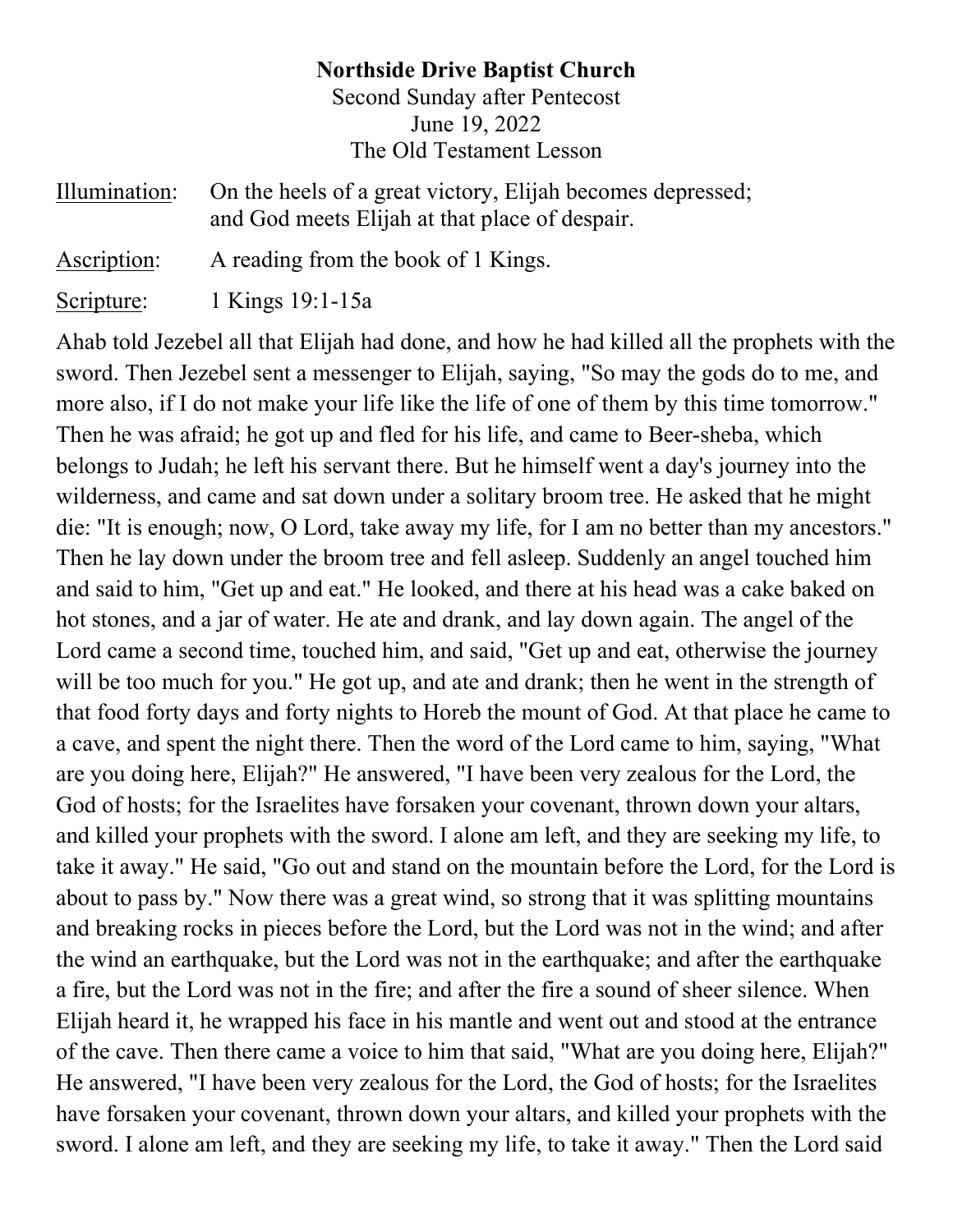to him, "Go, return on your way to the wilderness of Damascus…."

# **Here ends the Old Testament Lesson**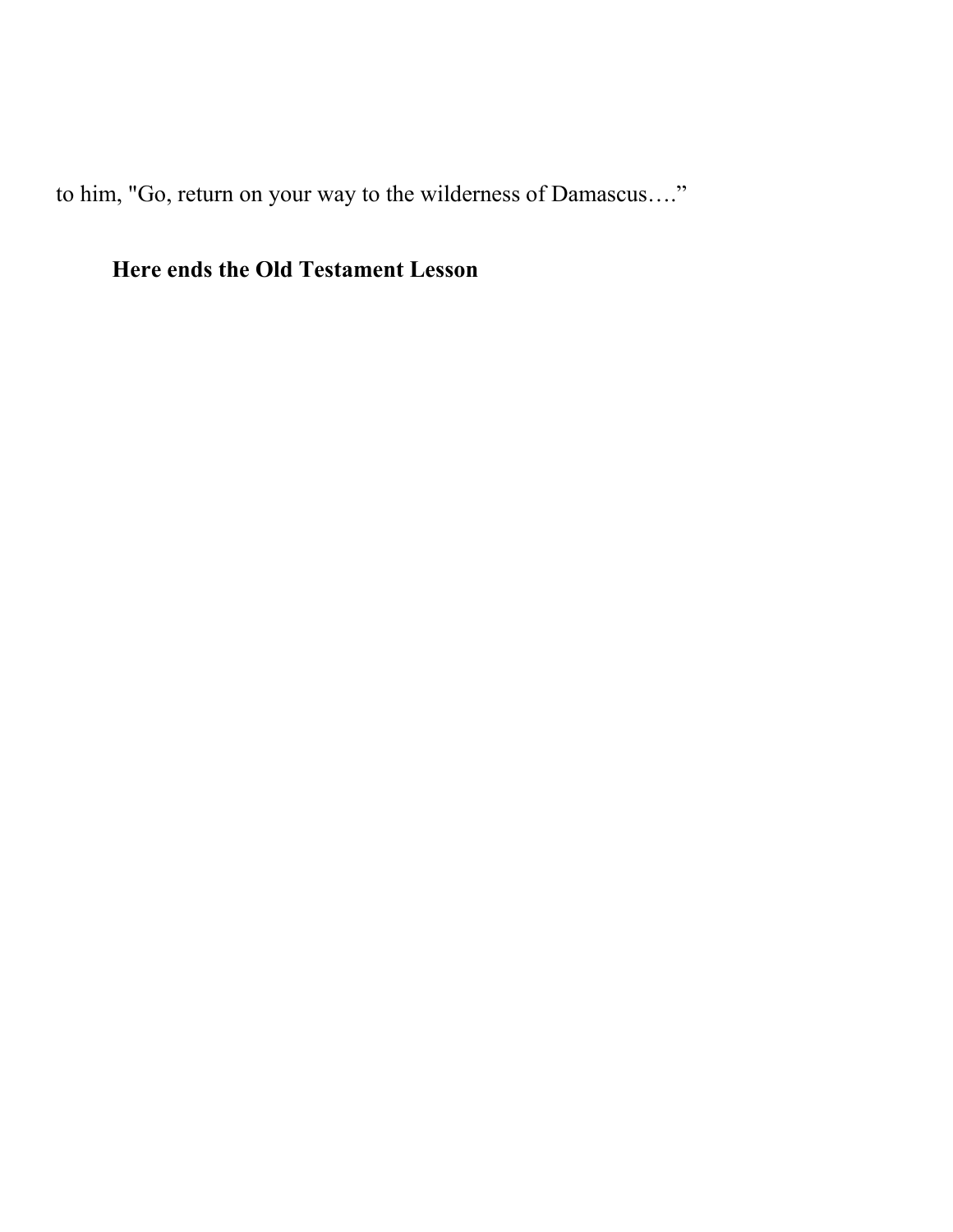## **Northside Drive Baptist Church**

Second Sunday after Pentecost June 19, 2022 The Epistle Lesson

| Illumination: | We are justified by faith through Jesus.            |
|---------------|-----------------------------------------------------|
| Ascription:   | A reading from the letter of Paul to the Galatians. |
| Scripture:    | Galatians 3:23-29                                   |

Now before faith came, we were imprisoned and guarded under the law until faith would be revealed. Therefore the law was our disciplinarian until Christ came, so that we might be justified by faith. But now that faith has come, we are no longer subject to a disciplinarian, for in Christ Jesus you are all children of God through faith. As many of you as were baptized into Christ have clothed yourselves with Christ. There is no longer Jew or Greek, there is no longer slave or free, there is no longer male and female; for all of you are one in Christ Jesus. And if you belong to Christ, then you are Abraham's offspring, heirs according to the promise.

#### **Here ends the Epistle Lesson**